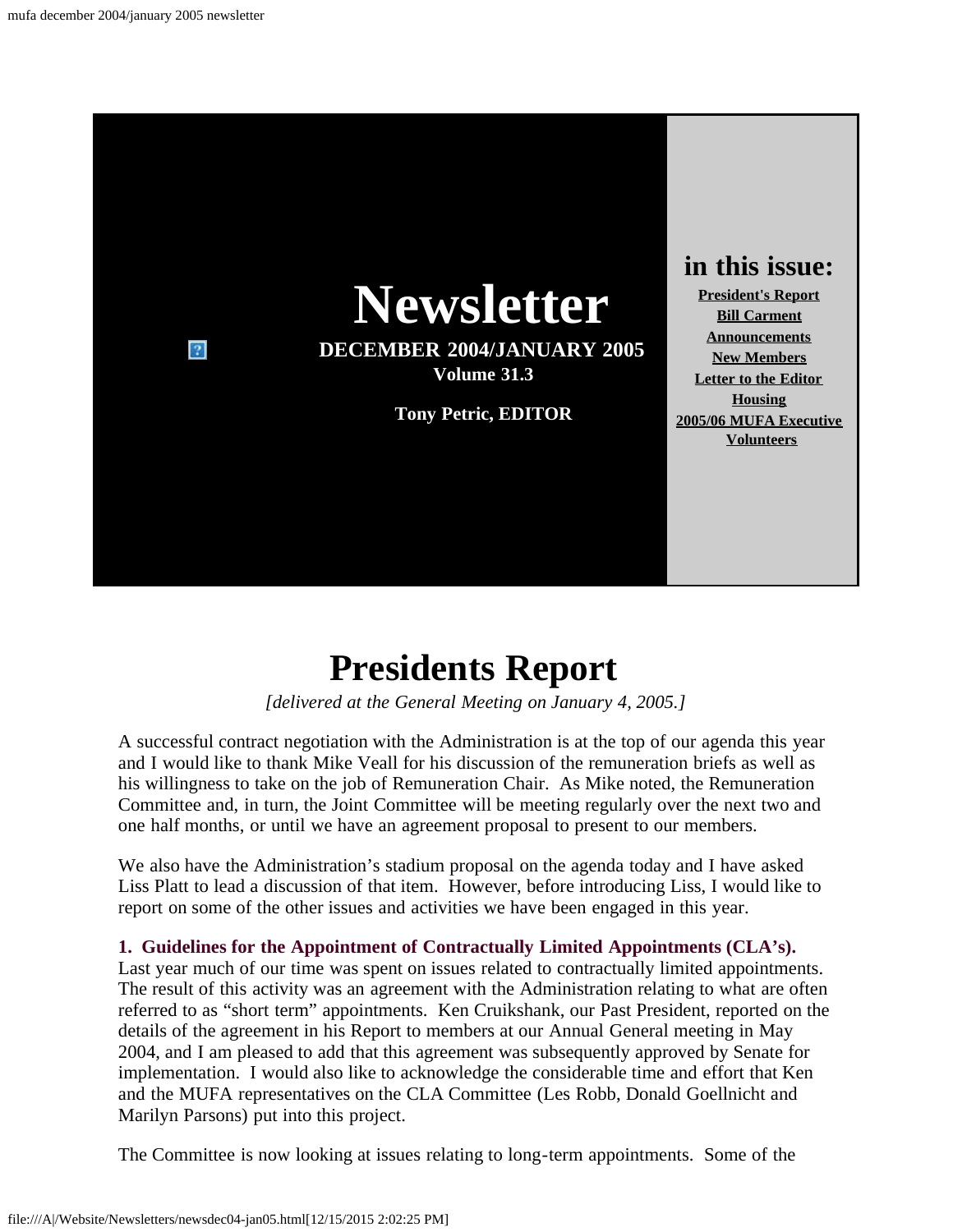issues that the Executive has asked the Committee to consider are:

 a) A grievance procedure for contract holders whose contracts are not renewed or whose positions are suddenly abolished.

b) Clarifying the length of contracts and, if applicable, providing longer termination notice.

c) Providing a research component for those interested in pedagogical work.

 d) Investigating whether a teaching professorship could be converted to a tenure-track position.

e) Encouraging the use of CAWAR, where appropriate, in the School of Nursing.

 f) Indicating that limits or targets, if any, on such appointments be at the Faculty level.I expect that we will be receiving a report from the Committee early in the new year.

**2. Spousal Hiring.** Last year the Joint Committee asked Senate to established a joint committee with MUFA to investigate issues related to spousal hiring. Senate agreed to do so. MUFA's representatives on the Committee are Christine Wilson and Lorraine York. The Committee did a survey of practices regarding spousal hiring in Canada and the United States, and discovered that practices varied from no policy to very detailed policies. It then designed a policy intended to establish the spirit of what is intended without elaborating the details or mechanics.

Essentially, the proposed policy is intended to encourage spousal hiring where opportunities permit, providing that the spouse in question meets a department's standards and that the appointment can be accommodated within the department's academic plans. The policy was endorsed by the MUFA Executive, with a minor wording amendment, and then sent to the Senate for approval.

**3. Rae Committee.** As we reported in the last Newsletter, Ken Cruikshank and I participated in the Rae Committee's Hamilton Roundtable in October. Of the eighty or so participants from the Hamilton area, fewer than ten were from McMaster, and of that number, the other McMaster representatives were either senior administrators or students.

As I think is well-known by now, the Rae Committee has organized its work around five themes:

# 1. Accessibility

- 2. **Quality** 3. System Design
- 4. Funding

5.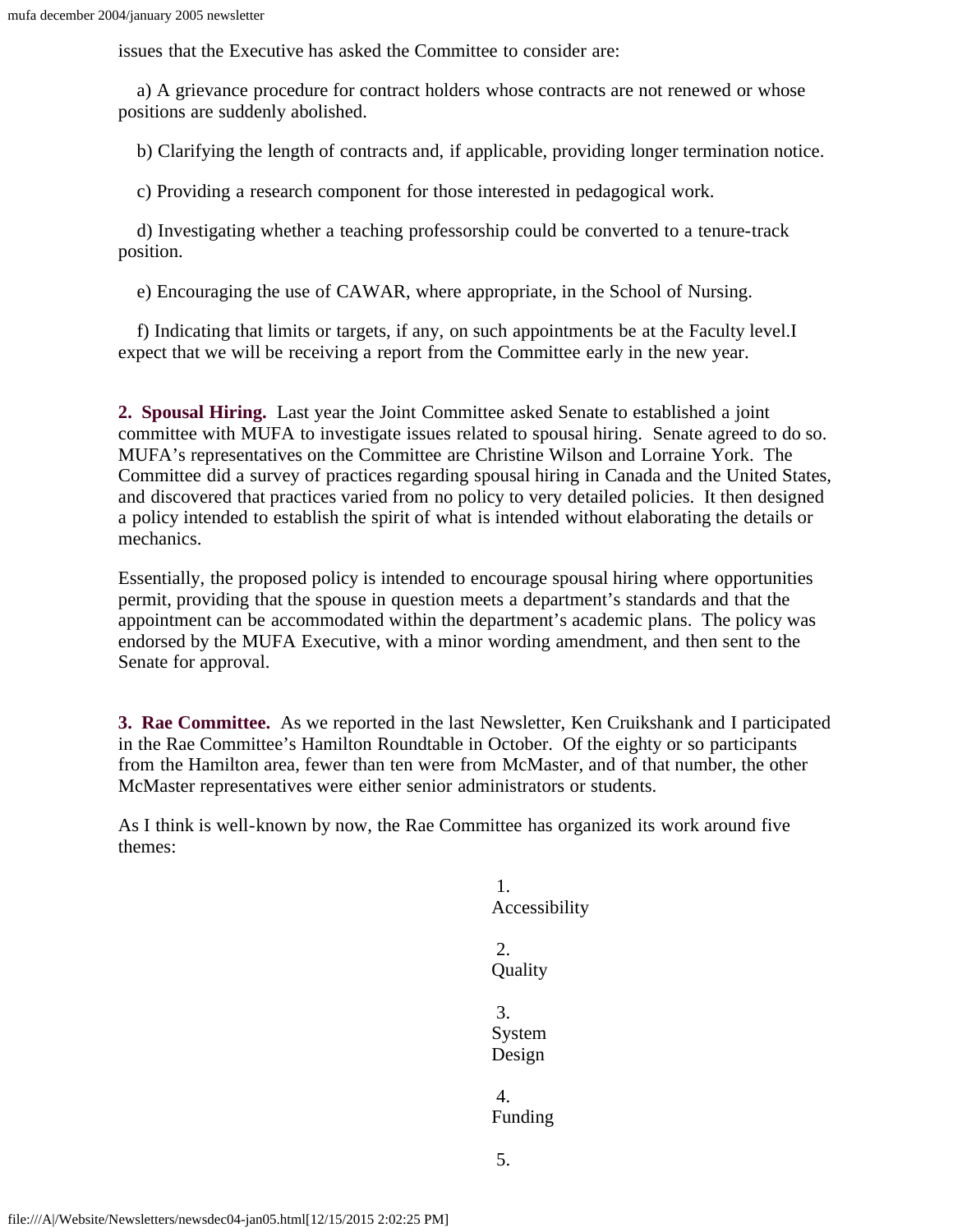## Accountability

Quality and accessibility, in particular, depend primarily on funding, and system design raises funding issues as well; hence, not surprisingly, much of the discussion at the Roundtable focused on funding. The structure of the session involved dividing participants into ten tables of approximately eight people each, including a facilitator, with most tables comprising a cross-section of various interest groups, in the community. My table, for example, included a member of the Hamilton Labour Council, a member of the Board of Governors at Mohawk, a representative from the Burlington Economic Development Commission, a high school councillor and a McMaster undergraduate student. It also included Bob Rae, who sat in on our discussion. Our table was one of two assigned the funding question, and it quickly became apparent that, within the rubric of funding, Mr. Rae's primary concern was with mechanisms to ensure access. That is, he took it as a given that government funding would have to increase, though by what amount was unclear. He also stated that tuition would have to go up, but, once again, without suggesting the scale of increase needed.

Instead, he asked us to think about student assistance mechanisms to facilitate access. A term he used repeatedly was "sticker shock" — that is, while acknowledging that tuition levels should increase, he expressed concern that graduating high school students would be discouraged from seeking post-secondary education as a result.

Though Mr. Rae is concerned about ensuring access, he also takes the position that while society as a whole benefits from a well-educated population, the main beneficiary of higher education is the student . This premise was the basis for discussing various student funding mechanisms, including:

- graduated tuition to relieve the "sticker shock" (although Mr. Rae was not unreceptive to the idea that lower tuition be applied in the upper years to promote program completion).
- pro-rated tuition depending on family income.
- deferred tuition with the amount of repayment income-contingent.
- a varying mix of loans and bursaries over the course of a student's program, with a larger emphasis on bursaries than is presently the case.

My understanding is that the Rae Committee is supposed to make its final report to the government by the end of this month or, possibly, early February. The recommendations of its report remain to be seen, of course, but I would expect them to be dominated by Mr. Rae's concern with student access and funding.

**4. Mandatory Retirement.** Another issue I would like to comment on briefly is the expected abolition of mandatory retirement. (As Mike noted, this is an issue that the Administration would like to engage us to discuss in the current contraction negotiation process). At the end of October, Betty Ann Levy and I attended a meeting of the OCUFA Board in Toronto. One of the guest speakers was Kevin Flynn, Parliamentary Assistant to the Minister of Labour. It seemed pretty clear from his remarks that the government was well beyond the whether stage and that it was primarily a question of when mandatory retirement would be abolished. He indicated that this spring was possible and that, when the government's plan is implemented, it would likely be without exceptions and without legislated transitional arrangements. Whether, and to what extent, individual institutions would be able to negotiate transitional arrangements and other details with their employee groups remains to be seen. However, Mr. Flynn did say that the Ministry of Labour was examining the consequences of the abolition of mandatory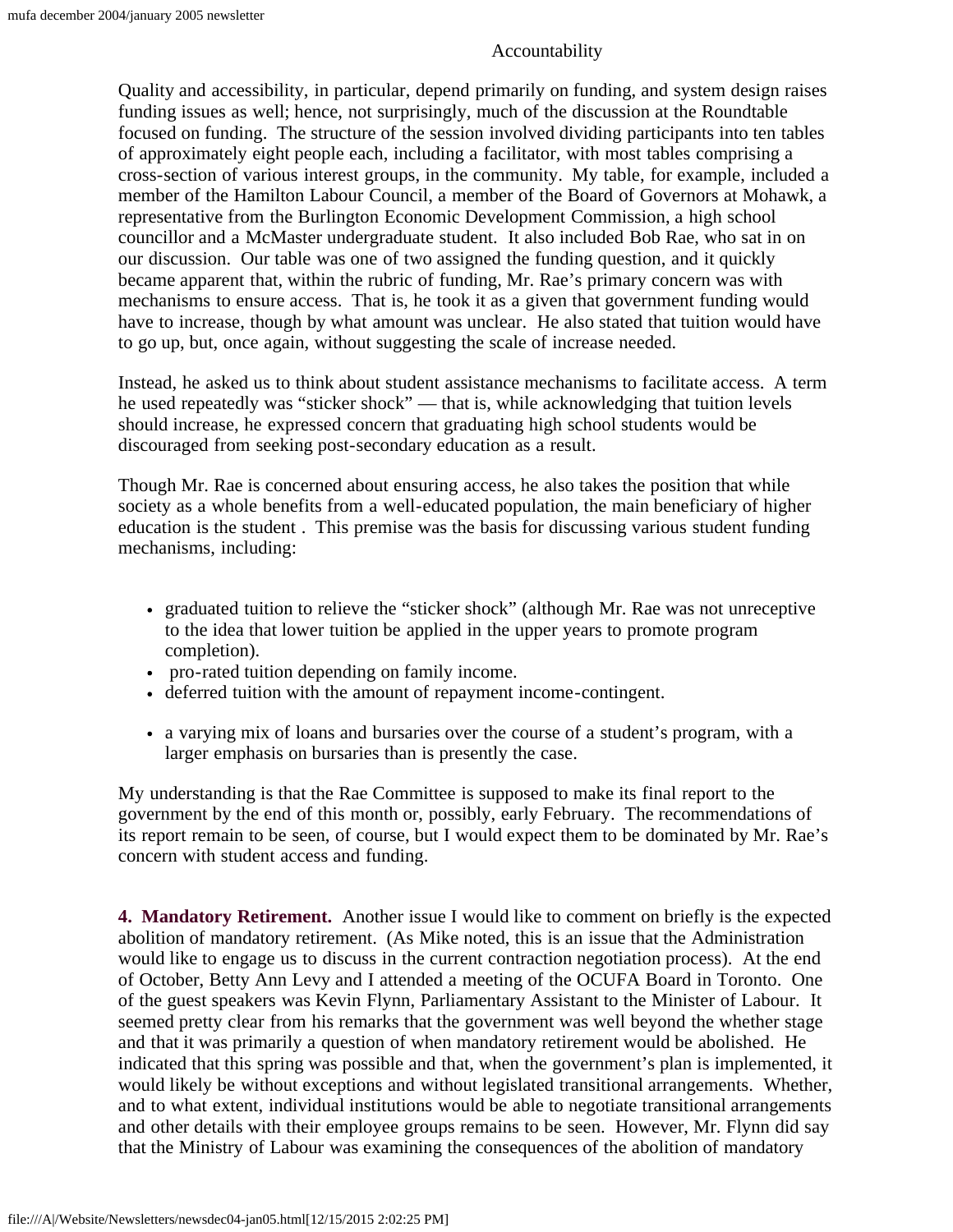retirement for the operation of pension and other legislation where employee age is a consideration.

**5. Parking.** The issue that I am contacted about most often by faculty colleagues is parking. I wish I was able to report to you that we had secured from the Administration a commitment that it would provide low-cost parking for all of our members, with plug-ins for their block heaters, adjacent to the buildings in which they work. Alas, that is not the case.

But let me backtrack for a moment. Two years ago Tony Petric conducted a survey of our members to elicit their views on the supply and cost of parking. One thing Tony discovered, and which has been reinforced through informal discussions since, is that there is a range of opinion among our members about parking on campus. Some people feel that there should not be any cars allowed on central campus. Others, who may already have a parking spot near their buildings, are not particularly concerned about parking. And then there are those people whom I hear from most often — typically newer faculty, or their advocates, who may be on waiting lists for Lots 2 or 3, but whose prospects of getting a spot in those lots seems to diminish from year to year. A fifteen-minute walk or combination of walk and shuttle bus ride may not be the end of the world, but I can understand why someone, after being attracted to McMaster by the prospect of a good working environment, is constantly frustrated by the act of trying to get to work.

Two years ago, after Tony had conducted his survey, we talked to the Administration about our findings. They were, I think it is fair to say, cool to the idea of responding directly to our members' concerns. However, this year we approached them again. I spoke with both Peter George and Ken Norrie and we also raised the issue of parking in the Joint Committee. We received an empathetic, if not conclusive, response. In particular, we were told that the University has rented additional surface parking across Main Street on what is referred to as the Henkel property. The Administration has also indicated that it will revisit an earlier plan, later suspended, to build a parking structure on campus and to search actively for other means of relieving pressure on campus parking and/or rationalizing the use of existing space. Karen Belaire has further committed to investigate concerns about the operation and userfriendliness of the Parking and Transit Services Office. Liss will likely have more to say about one aspect of the parking issue in her discussion of the stadium proposal.

**6. Principles Governing Contractually Limited Appointments for Librarians.** In September a committee comprising Nora Gaskin, Barb McDonald and Mike Veall presented their draft report on Principles Governing Contractually Limited Appointments for Librarians. This policy is modeled on the faculty policy using a term (four months) rather than a year as the time frame. The policy has been distributed to librarians and, once a final document has been approved by them, it will go to the Library Negotiation Committee, and then back to the MUFA Executive for endorsement.

# **7. Social Activities**

**a. New Faculty Luncheons.** We are continuing the tradition, started two years ago, of inviting new faculty appointees to lunch at the University Club. A couple of times a month, two members of the Executive take a group of five or six new faculty members to lunch. Apart from being an opportunity to get to know each other, it gives us a forum to learn about the concerns of new colleagues and to address any questions they may have. It also gives us an opportunity to introduce them to the Faculty Association and to encourage them to get involved, not only in the activities of the Association, but also in University discourse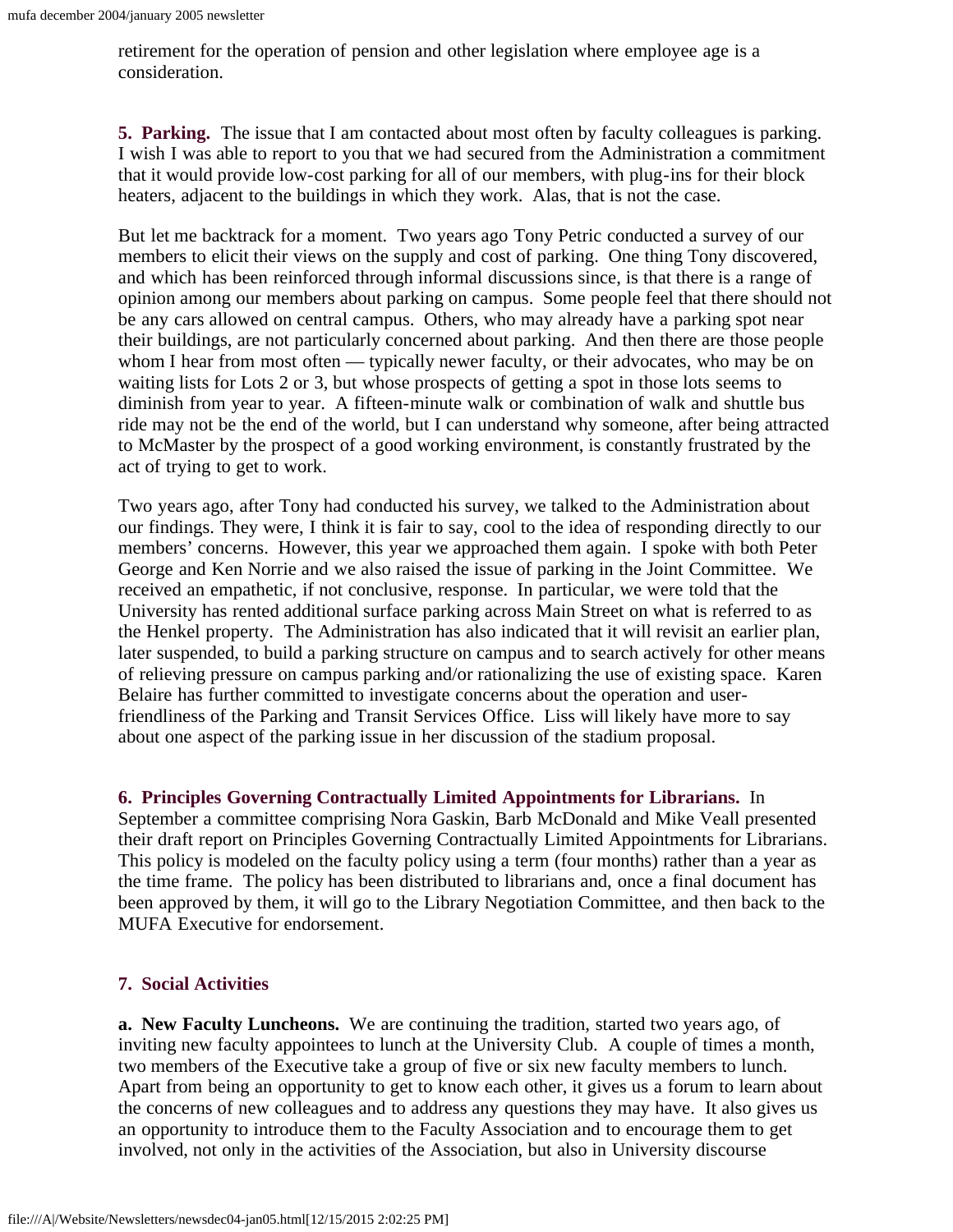generally.

**b. Retirees Luncheon.** In November, we co-sponsored, with the President's Office, the annual Retirees Luncheon. The turnout was excellent with Convocation Hall filled to capacity. It was an opportunity for former colleagues to meet and chat with each other, and all in attendance appeared to enjoy themselves.

**8. MUFA Awards.** You will be receiving a letter about this in a day or two, but I will briefly mention the annual Faculty/Librarian Awards for Outstanding Service, which will be presented at a special reception in the spring. I would ask you to consider nominating a faculty member or a professional librarian who you believe has made an outstanding contribution to the University. We are interested in those people who have made a difference by providing excellent service to faculty, librarians, staff, students or alumni.

Nominating a colleague for these awards is relatively straightforward. We ask that the nominator write a supporting narrative of not more that 750 words, indicating why the candidate deserves the award. In addition, the nominator should attach, or arrange to send, between two and four other reference letters of not more than 500 words each in support of the candidate. Nominations should be e-mailed (mufa@mcmaster.ca) or mailed to MUFA (Hamilton Hall 103A) no later than Friday, March 4, 2005. Please ensure that the position and contact information for the nominator and all referees is clearly indicated.

The Awards Committee, composed of representatives of faculty, librarians, students, staff and alumni, will be asked to consider how much the nominated candidate has contributed to the life of the University, enhanced its reputation, provided excellent service, and demonstrated innovation. Consideration will be given to the breadth and depth of the candidate's impact on the University and the strength of support expressed in the nominating and reference letters. The full Terms of Reference for the award is on the MUFA website (www.mcmaster.ca/mufa/award.html).

Please take a moment to consider whether one of your colleagues is deserving of a MUFA Award for Outstanding Service. If you believe so, please show your support for them by writing a nominating letter and arranging for reference letters to be sent, in order to ensure that they will be considered for one of these awards.

**9. Conclusion.** I would like to close by acknowledging the other members of the Executive and their dedication and enthusiasm. Over the summer and fall their support and commitment was indispensable, and I look forward to working with them for the rest of the year. In addition, on their behalf, as well as my own, I would like to acknowledge and thank Phyllis and Kelly, whose knowledge and experience is invaluable to our Association. They are also a lot of fun to work with. To all of you, my sincere thanks and appreciation.

*Trevor Chamberlain*

<span id="page-4-0"></span>

*The following tribute is adapted from remarks made at a memorial gathering, held in the University Club on November 30, 2004.*

Bill's passing has caused me to think back some 40 years to when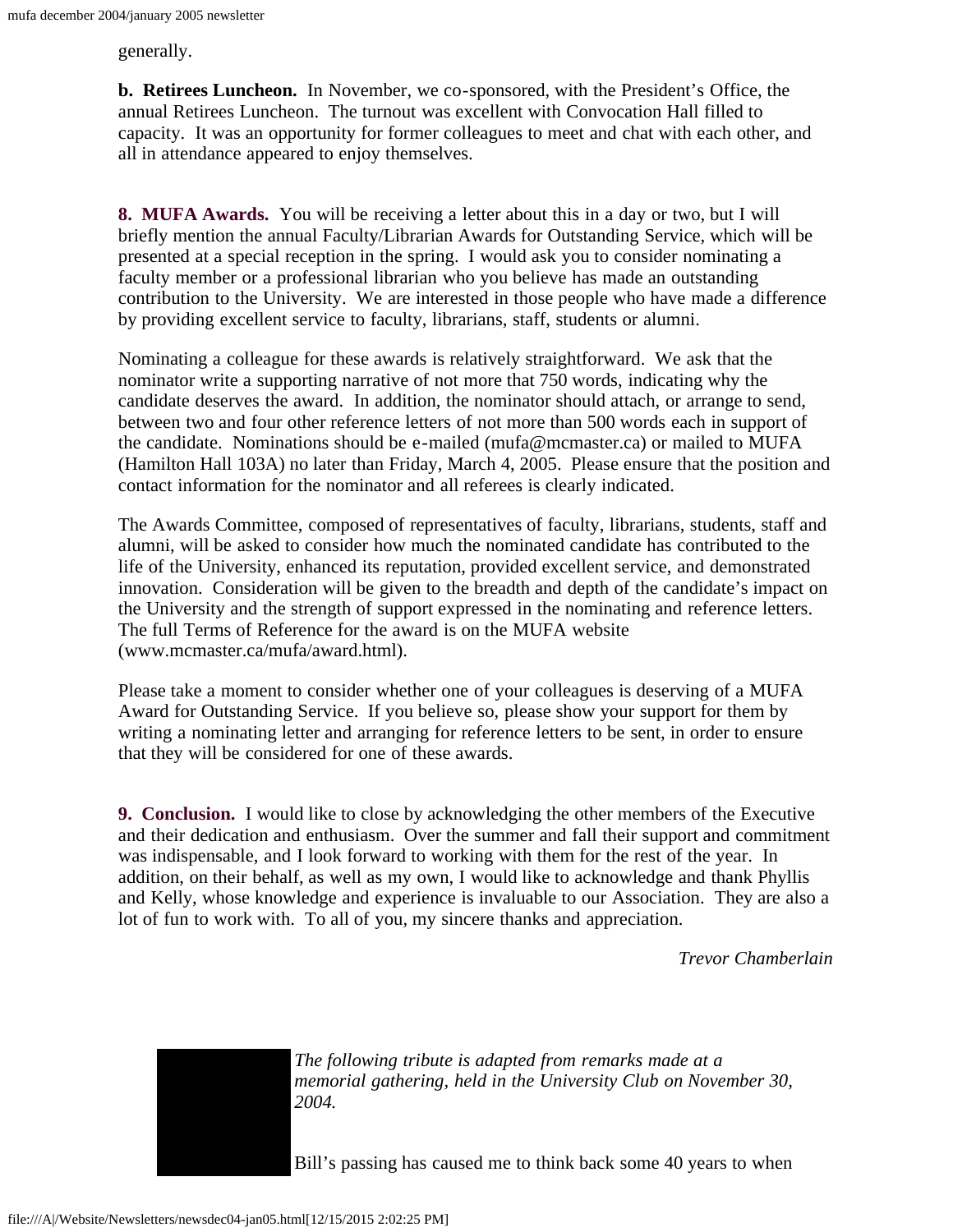

I first came to McMaster and began to know the small band that founded the Psychology Department. Just to recite their names reminds us of how much we have lost. Lynn Newbigging, Abe Black, Woody Heron, and Bill Carment (who joined the Department in 1957 after completing his PhD at Toronto) — all now with us only in memory. And there was Leo Kamin, Rolfe Morrison, and Eleanor Wardwell — still living but of course no longer in the Department. They were a close knit group, hard working, and ambitious to make a name for McMaster's Department of Psychology. They also liked to party.

When I first flew to Hamilton to see about setting up a lab in one of the temporary buildings, Bill and the others met me at the Royal Connaught. They figured that I might be suffering some second thoughts about uprooting my family and bringing them to Canada from the US, and leaving the Bell Labs for a small department and university, not yet famous. That was a really friendly thing to do and typical of Bill, as well as the others. I never looked back.

Over the years our partying became — how shall I say it — less extreme, as was after all appropriate to middle aged folks. Socializing continued to be a satisfying part of our life in this community, and Bill and Eleanor were an important part of that life. They were generous, even creative, hosts. We looked forward to the annual croquet tournament, to New Year's Eve parties, and to many other happy times at their warm and friendly house in Dundas.

I want to tell you of another incident which also speaks to their kindness. My son Phil, just out of high school, travelled with his best friend Paul Montaux, to Thailand to work for a year on a CUSO project. On a train somewhere in India, they fell asleep, and Paul's passport was stolen. Bill and Eleanor were in New Delhi then where Bill was on leave and head of the Shastri Indo-Canadian Institute. Eleanor had given Phil their address, and that is where they headed. Weary and distraught when they arrived, they were taken in, fed, entertained, and shown around the city. By working his connections at the US Embassy, Bill managed to get Paul a replacement passport in a matter of days — a remarkable feat. The kids journeyed on to Thailand restored.

Bill rescued me from my addiction to smoking. For many years I had an entirely one-sided contract with Lynn Newbigging — if I smoked, I would pay him an absurdly large sum. The trouble was that the contract expired and was renewed annually. When it expired, I would go to Lynn and Anne's house, smoke up a storm, drink his scotch and get re-addicted. Moreover, Lynn was always good for a dispensation on special occasions, and such special occasions became more and more frequent. Bill was of sterner stuff and I turned to him for a new contract, the terms of which he dictated and which I honour as being valid in perpetuity.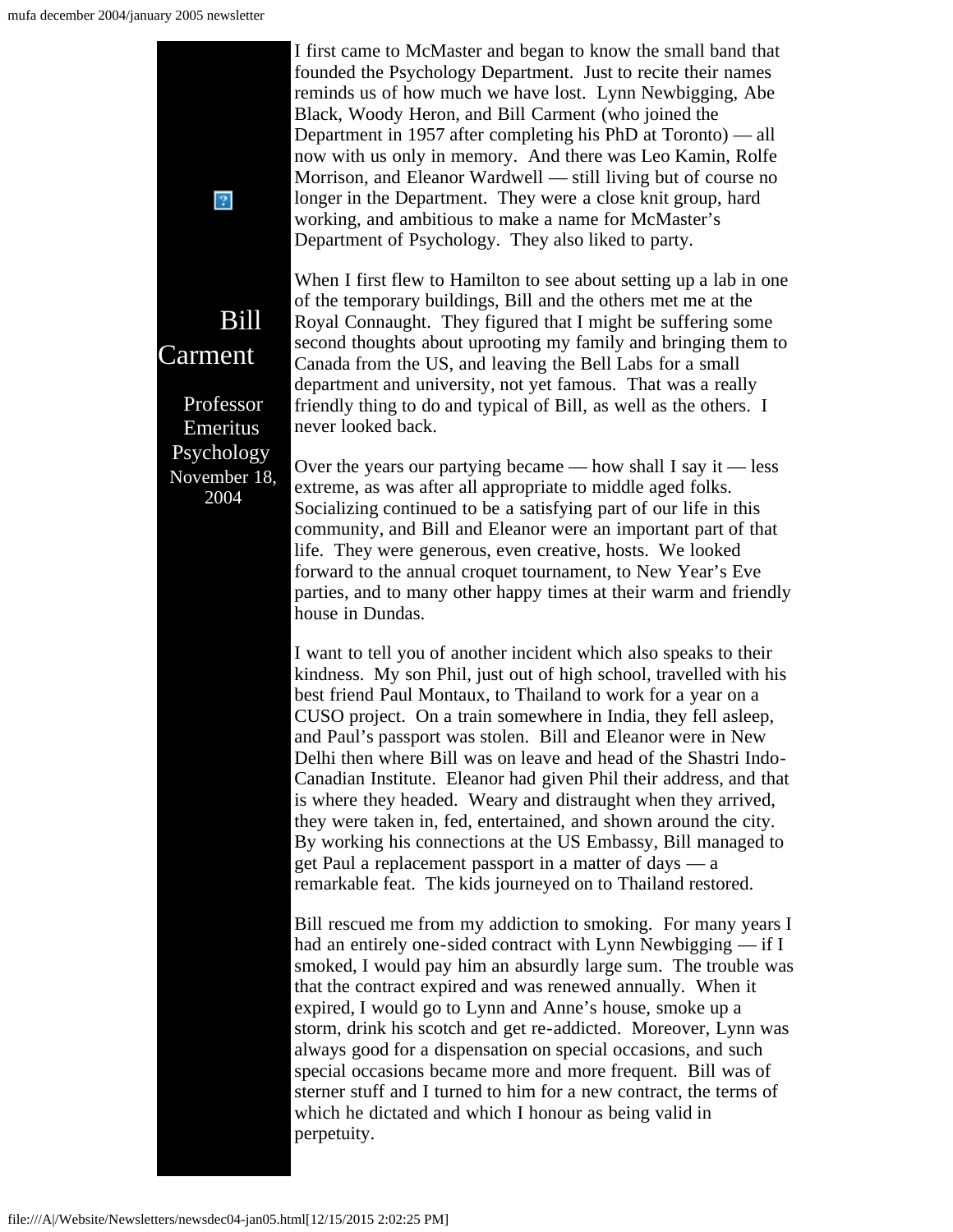Bill knew a lot about how things worked — plants, bugs, birds and other creatures. He could take things apart and put them back together again — from VW engines to computers. He took to computers early and helped the rest of us figure out why ours didn't work.

Bill had a delightful, dry, sense of humour. I remember laughing hard at his historical tour of psychology in Canada, beginning on the west coast, working his way east, with asides on different groups and specialities.

Bill took undergraduate teaching seriously. He gave lively, well planned lectures, and was appreciated by his students. As well, he was a friend and wise tutor to graduate students. In his later years, he served as Director of the Continuing Education Program where he inspired loyalty from his staff, and did a fine job.

He was always a strong advocate for faculty rights: he served on the Executive of the Faculty Association and as its President in 1969/70 and he was also one of the founding directors of the former Faculty Club housed in this building. I have to say, however, that he would not have made a great politician. He said what he thought rather than what would please. An example I have trouble forgetting was that he told me (after a decent interval) that my job talk was lousy. That stung a bit because I knew it was true. On the other hand, he didn't say that it was a mistake to hire me, and I took that as high praise.

Bill was a realist and a sceptic. He knew social psychology in depth, but he did not overestimate what it can tell us about the human condition. Still, he believed in its value and continued to contribute long after retirement. With his friends and co-authors, Jim Alcock and Stan Sadava, he wrote an excellent, scholarly text in social psychology which has gone through many editions. His interest in cross-cultural studies made him an early and lifelong supporter of the activities of the Shastri Indo-Canadian Institute and at different times he served as Director and President of this organization.

As the progressive lung disease that eventually took his life advanced, he still came, despite the struggle, to the Faculty Club to meet his friends. He took his accustomed place, back to the window, where he could survey the scene. He was reluctant to say much about his condition, and he never complained about the hand he had been dealt. He faced the end with composure and bravery.

McMaster, the Psychology Department, and his many friends, were an important part of Bill's life. And he in turn has been an important part of this University, of the Department, and the lives of all who knew him. He was an anchor against changing winds and tides.

My heart goes out to Eleanor and to his children. I hope you can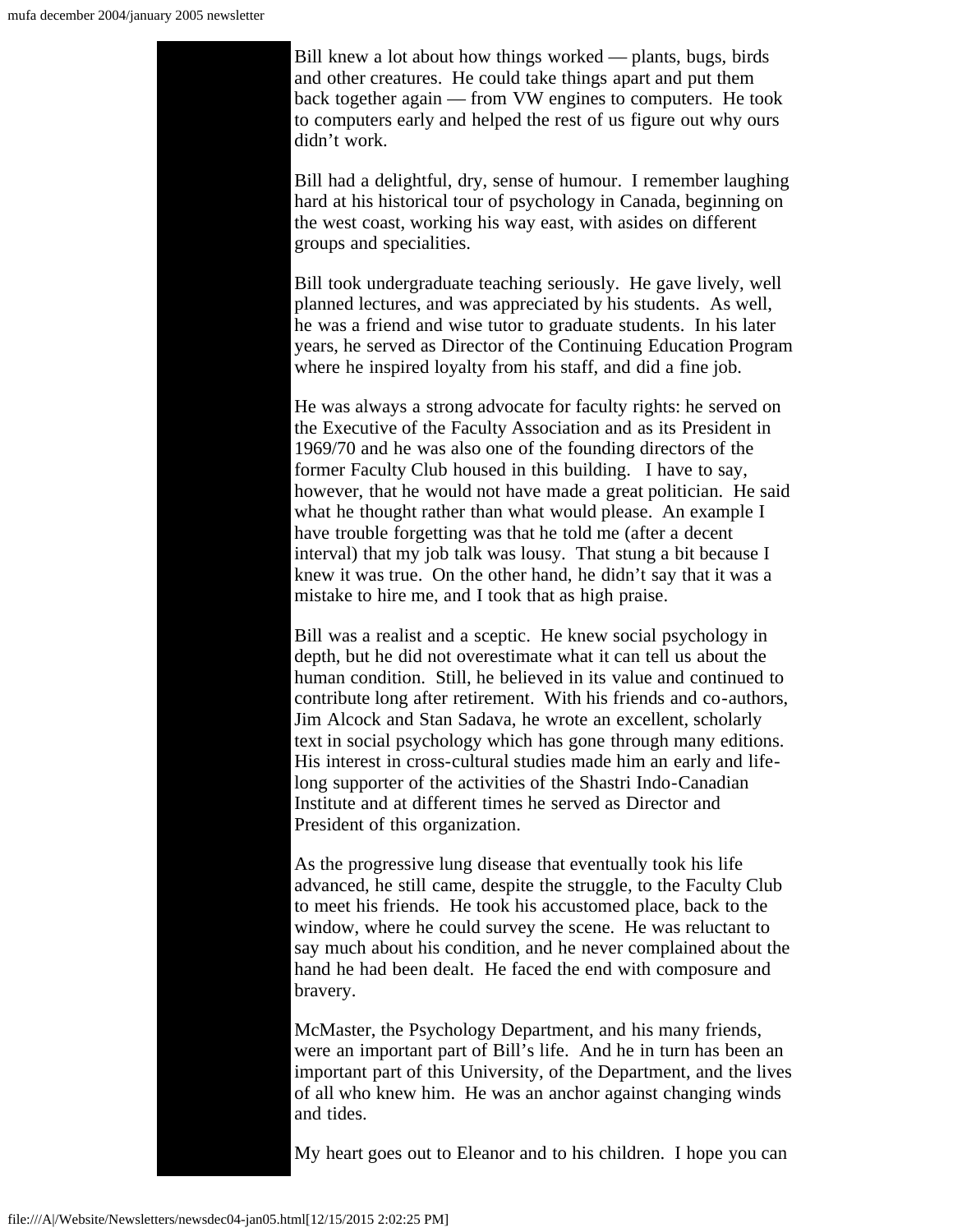

take solace in the sure knowledge that he was loved and admired by so many and touched our lives for the better.

> *Herb Jenkins Professor Emeritus, Psychology*

 $|2|$ 

# **More Committee Appointments**

**Many thanks to the following individuals who have volunteered to serve the Association. Kim Jones (Chemical Engineering) and Natalia Nikolova (Electrical & Computer Engineering) have agreed to represent their departments on the MUFA Council.**

## <span id="page-7-0"></span>**32nd Annual OCUFA Teaching Awards and Academic Librarianship Award for 2004**

## **PROGRAM**

**Each year OCUFA recognizes outstanding teachers and an academic librarian in Ontario universities through its Teaching and Academic Librarianship Awards.**

#### **NOMINATIONS**

**Nominations are invited from individuals, informal groups of faculty or students, or both, and such organizations as local faculty associations, faculty or college councils, university committees concerned with teaching and learning, librarians, local student councils, departments, alumni, etc.**

**Guidelines to assist in organizing a nomination should be consulted by prospective nominators and are available from the MUFA Office or on the OCUFA web site:**

#### **[www.ocufa.on.ca./awards](http://www.ocufa.on.ca./awards)**

**PROCEDURE Deadline for receipt of nominations: February 25, 2005**

**The original and six copies of the submission should be sent to:**

**OCUFA Teaching and Academic Librarianship Awards Committee 83 Yonge Street, Suite 300 Toronto, Ontario M5C 1S8**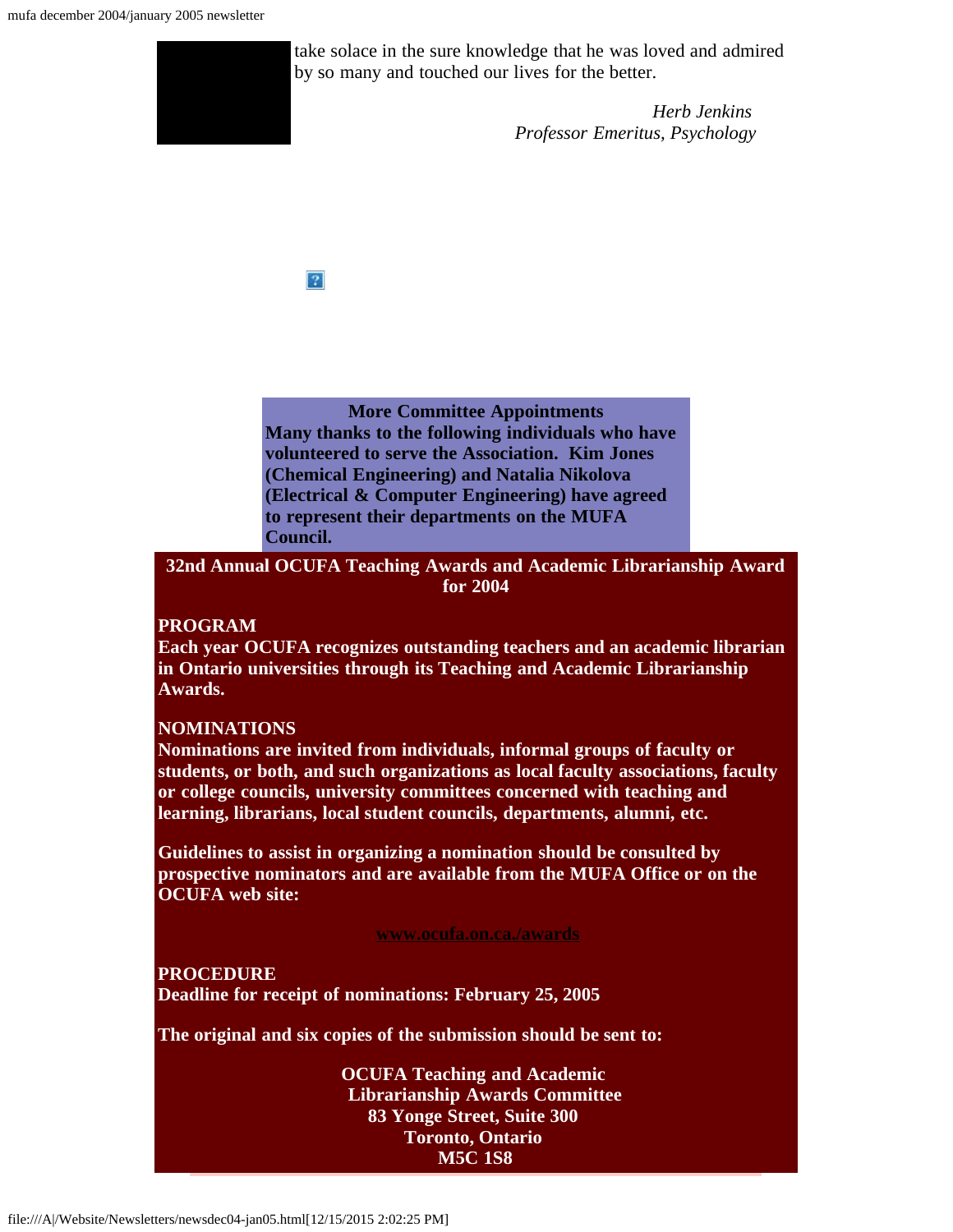### **High Adventure for Educators**

**Footprints Tours has a trip to East Africa in August 2005 to fit the schedule of educators. The focus of this ambitious trip is to hike up Africa's two highest mountains, Mt. Kenya (4,985m) and Mt. Kilimanjaro (5,896m). Included in this 20-day trip will be a visit to the chimpanzee sanctuary and Morani, the "tame rhino" at the Sweetwaters Game Reserve. Contemplation of Mt. Kilimanjaro will be afforded while viewing the large herds of elephants in Amboselli Game Reserve. The trip will wind up with a day at Ngorogoro Crater, the world's largest volcanic crater and home to one of the greatest concentrations of Africa's animals. Both Mt. Kenya and Amboselli are world biospheres. Those wishing a different itinerary for the same period please inquire. For further information, see [www.footprintstours.com](http://www.footprintstours.com/) or call 905-523-0280.**

## $|2|$

# **New Members**

| <b>Ruth Schofield</b> |  |
|-----------------------|--|
|                       |  |

<span id="page-8-0"></span>

| <b>Jeannie An</b>     | <b>Innis</b>         |                      |                                  |
|-----------------------|----------------------|----------------------|----------------------------------|
| <b>Tina Fetner</b>    | <b>Library</b>       |                      | <b>Nursing</b>                   |
| <b>Krista Godfrey</b> | <b>Sociology</b>     | <b>John Siam</b>     | <b>Trading Centre</b>            |
|                       |                      | <b>Martin</b>        | <b>Pathology &amp; Molecular</b> |
|                       | <b>Mills Library</b> | <b>Stampfli</b>      | Med                              |
| <b>Horng-Tzu</b>      |                      | <b>Tamas Terlaky</b> | <b>Computing &amp; Software</b>  |
| Hao                   | <b>Business</b>      |                      |                                  |
| <b>Waliul Khan</b>    | <b>Medicine</b>      | <b>Bruce</b>         | <b>Midwifery Programme</b>       |
| <b>Marcia Salmon</b>  | <b>Mills Library</b> | Wainman              |                                  |

# Letter to the Editor

<span id="page-8-1"></span>Dr. Petric raised some questions in the last MUFA newsletter regarding the stadium project. While discussion and debate is normal and welcome, it is important to clarify some points that he raises.

It is inaccurate to state that "plans for the sportsplex expansion were announced last month." Plans for the expansion of our athletics facilities, including the stadium project, followed the normal committee and Board approval process that was in place for all University projects. Components of the approval process included the following:

1. July, 2001: The Planning and Building Committee approved the construction of Phase 1 of the Athletics and Recreation facility project (the multi-sport complex). The stadium project was approved contingent on the success of the fundraising campaign to finance its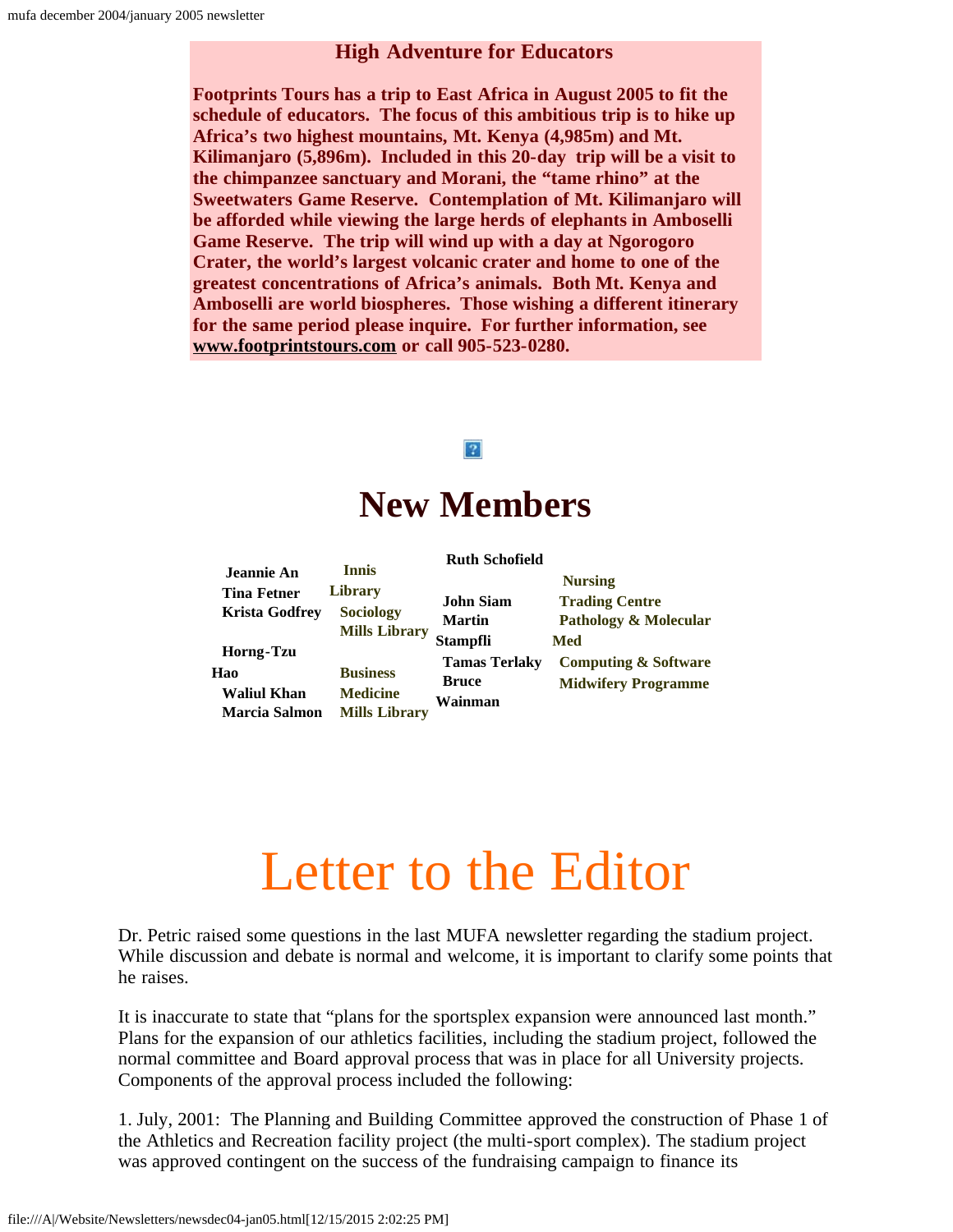construction.

2. August, 2001: The Executive Committee of the Board approved both components of the Planning and Building recommendation.

3. September, 2003: The Executive Committee approved the collection of the student building fee that will raise \$20 million for the multi-sport complex.4. December, 2003: The Finance Committee and the Board of Governors approved that preliminary design and a cost estimate for the stadium could be developed and that plans to obtain a lead-donor gift could move forward.

The location of the athletics expansion was also raised by Dr. Petric. Plans for a stadium and a sports complex and their location in the north part of campus were approved through the development of the Campus Plan. The Campus Plan underwent extensive consultation both on and off campus and was approved by the University Senate and the Board of Governors in 2002.

McMaster's core mission is education and research. Integral to the University's mission is developing a campus that reflects all aspects of the university experience. Seventy percent of our students use our athletics facilities but we have not made any significant investment in these facilities in more than 30 years. Doing so now is an important step forward for the University, particularly for students, and for the communities we serve.

A campus open house is planned for January to provide more information and an opportunity to discuss the project's features and timelines.

*Ken Norrie*

# $\boxed{2}$ **House Swap**

<span id="page-9-0"></span>Australia, Sydney region. Australian academic couple planning sabbatical in Canada seeking house and car swap for 2 months or more during period May to August 2005. Please contact Professor Bob Hunt, [rhunt@work.gsm.mq.edu.au](mailto:rhunt@work.gsm.mq.edu.au)

# **2005/2006 Executive**

 $|2|$ 

<span id="page-9-2"></span><span id="page-9-1"></span>If you are interested in serving on the Faculty Association Executive or know of someone who would make an excellent candidate, please contact us: Hamilton Hall 103A; Ext. 24682; [mufa@ mcmaster.ca\)](mailto:mufa@mcmaster.ca). **DEADLINE — FEBRUARY 15, 2003.**